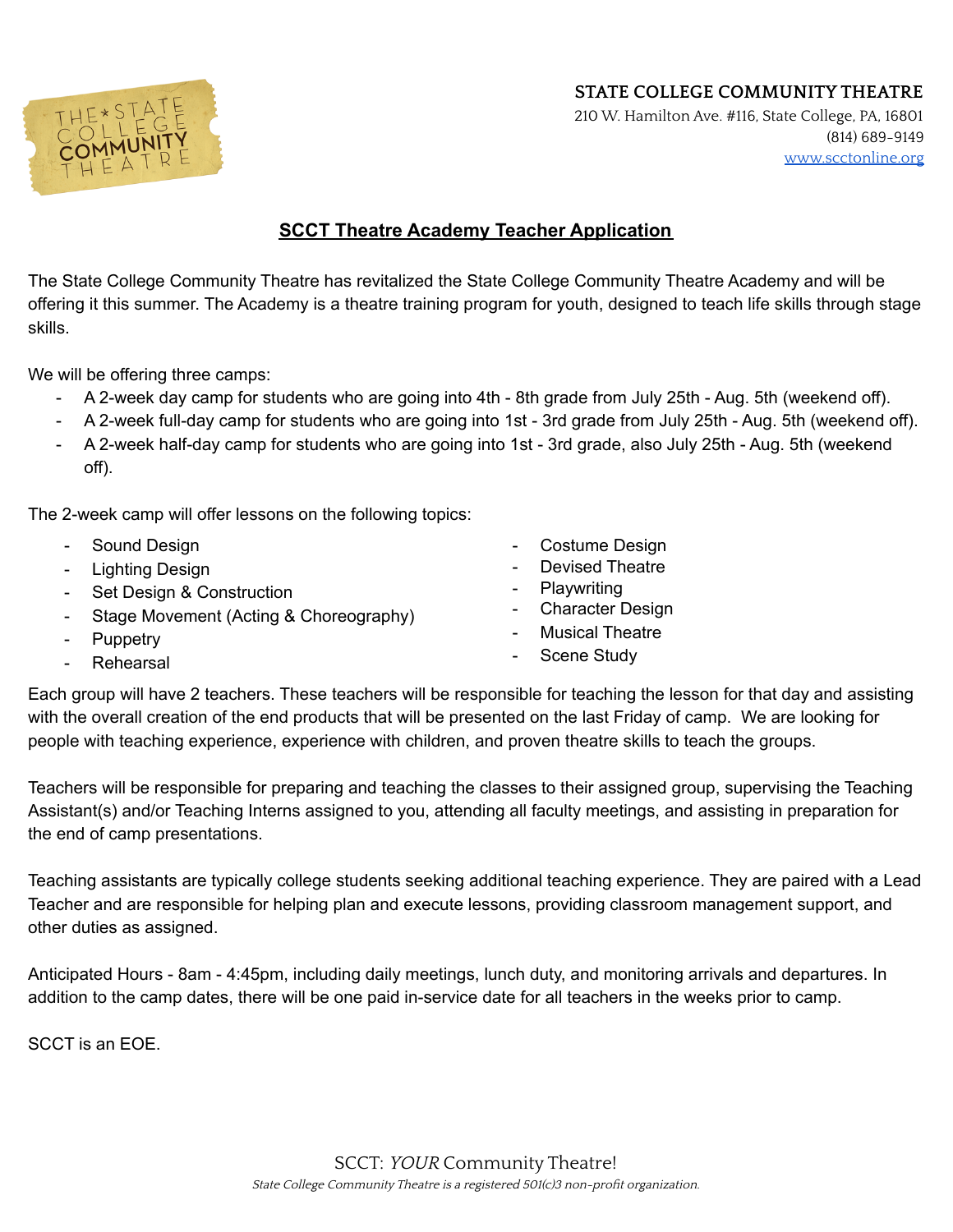



210 W. Hamilton Ave. #116, State College, PA, 16801 (814) 689-9149 [www.scctonline.org](http://www.scctonline.org)

| For which position are you applying:<br>Teacher<br>$\Box$ Teaching Assistant                                                                               |  |
|------------------------------------------------------------------------------------------------------------------------------------------------------------|--|
| For which Camp are you applying:<br>$\Box$ 2-week Camp (4th-8th grades, July 25th - Aug. 5th)<br>$\Box$ 2-week Camp (1st-3rd grades, July 25th - Aug. 5th) |  |

Any schedule conflicts or preferences (i.e. only mornings, full days but only the first week, etc…)

Are there any theatre topics (see list above) that you would NOT be comfortable teaching? (If yes, which one(s)?)

 $\mathcal{L}_\mathcal{L} = \{ \mathcal{L}_\mathcal{L} = \{ \mathcal{L}_\mathcal{L} = \{ \mathcal{L}_\mathcal{L} = \{ \mathcal{L}_\mathcal{L} = \{ \mathcal{L}_\mathcal{L} = \{ \mathcal{L}_\mathcal{L} = \{ \mathcal{L}_\mathcal{L} = \{ \mathcal{L}_\mathcal{L} = \{ \mathcal{L}_\mathcal{L} = \{ \mathcal{L}_\mathcal{L} = \{ \mathcal{L}_\mathcal{L} = \{ \mathcal{L}_\mathcal{L} = \{ \mathcal{L}_\mathcal{L} = \{ \mathcal{L}_\mathcal{$ 

 $\mathcal{L}_\mathcal{L} = \{ \mathcal{L}_\mathcal{L} = \{ \mathcal{L}_\mathcal{L} = \{ \mathcal{L}_\mathcal{L} = \{ \mathcal{L}_\mathcal{L} = \{ \mathcal{L}_\mathcal{L} = \{ \mathcal{L}_\mathcal{L} = \{ \mathcal{L}_\mathcal{L} = \{ \mathcal{L}_\mathcal{L} = \{ \mathcal{L}_\mathcal{L} = \{ \mathcal{L}_\mathcal{L} = \{ \mathcal{L}_\mathcal{L} = \{ \mathcal{L}_\mathcal{L} = \{ \mathcal{L}_\mathcal{L} = \{ \mathcal{L}_\mathcal{$  $\mathcal{L}_\mathcal{L} = \{ \mathcal{L}_\mathcal{L} = \{ \mathcal{L}_\mathcal{L} = \{ \mathcal{L}_\mathcal{L} = \{ \mathcal{L}_\mathcal{L} = \{ \mathcal{L}_\mathcal{L} = \{ \mathcal{L}_\mathcal{L} = \{ \mathcal{L}_\mathcal{L} = \{ \mathcal{L}_\mathcal{L} = \{ \mathcal{L}_\mathcal{L} = \{ \mathcal{L}_\mathcal{L} = \{ \mathcal{L}_\mathcal{L} = \{ \mathcal{L}_\mathcal{L} = \{ \mathcal{L}_\mathcal{L} = \{ \mathcal{L}_\mathcal{$  $\mathcal{L}_\mathcal{L} = \{ \mathcal{L}_\mathcal{L} = \{ \mathcal{L}_\mathcal{L} = \{ \mathcal{L}_\mathcal{L} = \{ \mathcal{L}_\mathcal{L} = \{ \mathcal{L}_\mathcal{L} = \{ \mathcal{L}_\mathcal{L} = \{ \mathcal{L}_\mathcal{L} = \{ \mathcal{L}_\mathcal{L} = \{ \mathcal{L}_\mathcal{L} = \{ \mathcal{L}_\mathcal{L} = \{ \mathcal{L}_\mathcal{L} = \{ \mathcal{L}_\mathcal{L} = \{ \mathcal{L}_\mathcal{L} = \{ \mathcal{L}_\mathcal{$ 

Please list relevant theatre and teaching experience (or write "See attached resume" if you will be attaching a resume that covers these items):

 $\mathcal{L}_\mathcal{L} = \{ \mathcal{L}_\mathcal{L} = \{ \mathcal{L}_\mathcal{L} = \{ \mathcal{L}_\mathcal{L} = \{ \mathcal{L}_\mathcal{L} = \{ \mathcal{L}_\mathcal{L} = \{ \mathcal{L}_\mathcal{L} = \{ \mathcal{L}_\mathcal{L} = \{ \mathcal{L}_\mathcal{L} = \{ \mathcal{L}_\mathcal{L} = \{ \mathcal{L}_\mathcal{L} = \{ \mathcal{L}_\mathcal{L} = \{ \mathcal{L}_\mathcal{L} = \{ \mathcal{L}_\mathcal{L} = \{ \mathcal{L}_\mathcal{$  $\mathcal{L}_\mathcal{L} = \{ \mathcal{L}_\mathcal{L} = \{ \mathcal{L}_\mathcal{L} = \{ \mathcal{L}_\mathcal{L} = \{ \mathcal{L}_\mathcal{L} = \{ \mathcal{L}_\mathcal{L} = \{ \mathcal{L}_\mathcal{L} = \{ \mathcal{L}_\mathcal{L} = \{ \mathcal{L}_\mathcal{L} = \{ \mathcal{L}_\mathcal{L} = \{ \mathcal{L}_\mathcal{L} = \{ \mathcal{L}_\mathcal{L} = \{ \mathcal{L}_\mathcal{L} = \{ \mathcal{L}_\mathcal{L} = \{ \mathcal{L}_\mathcal{$  $\mathcal{L}_\mathcal{L} = \{ \mathcal{L}_\mathcal{L} = \{ \mathcal{L}_\mathcal{L} = \{ \mathcal{L}_\mathcal{L} = \{ \mathcal{L}_\mathcal{L} = \{ \mathcal{L}_\mathcal{L} = \{ \mathcal{L}_\mathcal{L} = \{ \mathcal{L}_\mathcal{L} = \{ \mathcal{L}_\mathcal{L} = \{ \mathcal{L}_\mathcal{L} = \{ \mathcal{L}_\mathcal{L} = \{ \mathcal{L}_\mathcal{L} = \{ \mathcal{L}_\mathcal{L} = \{ \mathcal{L}_\mathcal{L} = \{ \mathcal{L}_\mathcal{$  $\mathcal{L}_\mathcal{L} = \{ \mathcal{L}_\mathcal{L} = \{ \mathcal{L}_\mathcal{L} = \{ \mathcal{L}_\mathcal{L} = \{ \mathcal{L}_\mathcal{L} = \{ \mathcal{L}_\mathcal{L} = \{ \mathcal{L}_\mathcal{L} = \{ \mathcal{L}_\mathcal{L} = \{ \mathcal{L}_\mathcal{L} = \{ \mathcal{L}_\mathcal{L} = \{ \mathcal{L}_\mathcal{L} = \{ \mathcal{L}_\mathcal{L} = \{ \mathcal{L}_\mathcal{L} = \{ \mathcal{L}_\mathcal{L} = \{ \mathcal{L}_\mathcal{$  $\mathcal{L}_\mathcal{L} = \{ \mathcal{L}_\mathcal{L} = \{ \mathcal{L}_\mathcal{L} = \{ \mathcal{L}_\mathcal{L} = \{ \mathcal{L}_\mathcal{L} = \{ \mathcal{L}_\mathcal{L} = \{ \mathcal{L}_\mathcal{L} = \{ \mathcal{L}_\mathcal{L} = \{ \mathcal{L}_\mathcal{L} = \{ \mathcal{L}_\mathcal{L} = \{ \mathcal{L}_\mathcal{L} = \{ \mathcal{L}_\mathcal{L} = \{ \mathcal{L}_\mathcal{L} = \{ \mathcal{L}_\mathcal{L} = \{ \mathcal{L}_\mathcal{$  $\mathcal{L}_\mathcal{L} = \{ \mathcal{L}_\mathcal{L} = \{ \mathcal{L}_\mathcal{L} = \{ \mathcal{L}_\mathcal{L} = \{ \mathcal{L}_\mathcal{L} = \{ \mathcal{L}_\mathcal{L} = \{ \mathcal{L}_\mathcal{L} = \{ \mathcal{L}_\mathcal{L} = \{ \mathcal{L}_\mathcal{L} = \{ \mathcal{L}_\mathcal{L} = \{ \mathcal{L}_\mathcal{L} = \{ \mathcal{L}_\mathcal{L} = \{ \mathcal{L}_\mathcal{L} = \{ \mathcal{L}_\mathcal{L} = \{ \mathcal{L}_\mathcal{$  $\mathcal{L}_\mathcal{L} = \{ \mathcal{L}_\mathcal{L} = \{ \mathcal{L}_\mathcal{L} = \{ \mathcal{L}_\mathcal{L} = \{ \mathcal{L}_\mathcal{L} = \{ \mathcal{L}_\mathcal{L} = \{ \mathcal{L}_\mathcal{L} = \{ \mathcal{L}_\mathcal{L} = \{ \mathcal{L}_\mathcal{L} = \{ \mathcal{L}_\mathcal{L} = \{ \mathcal{L}_\mathcal{L} = \{ \mathcal{L}_\mathcal{L} = \{ \mathcal{L}_\mathcal{L} = \{ \mathcal{L}_\mathcal{L} = \{ \mathcal{L}_\mathcal{$  $\mathcal{L}_\mathcal{L} = \{ \mathcal{L}_\mathcal{L} = \{ \mathcal{L}_\mathcal{L} = \{ \mathcal{L}_\mathcal{L} = \{ \mathcal{L}_\mathcal{L} = \{ \mathcal{L}_\mathcal{L} = \{ \mathcal{L}_\mathcal{L} = \{ \mathcal{L}_\mathcal{L} = \{ \mathcal{L}_\mathcal{L} = \{ \mathcal{L}_\mathcal{L} = \{ \mathcal{L}_\mathcal{L} = \{ \mathcal{L}_\mathcal{L} = \{ \mathcal{L}_\mathcal{L} = \{ \mathcal{L}_\mathcal{L} = \{ \mathcal{L}_\mathcal{$  $\mathcal{L}_\mathcal{L} = \{ \mathcal{L}_\mathcal{L} = \{ \mathcal{L}_\mathcal{L} = \{ \mathcal{L}_\mathcal{L} = \{ \mathcal{L}_\mathcal{L} = \{ \mathcal{L}_\mathcal{L} = \{ \mathcal{L}_\mathcal{L} = \{ \mathcal{L}_\mathcal{L} = \{ \mathcal{L}_\mathcal{L} = \{ \mathcal{L}_\mathcal{L} = \{ \mathcal{L}_\mathcal{L} = \{ \mathcal{L}_\mathcal{L} = \{ \mathcal{L}_\mathcal{L} = \{ \mathcal{L}_\mathcal{L} = \{ \mathcal{L}_\mathcal{$